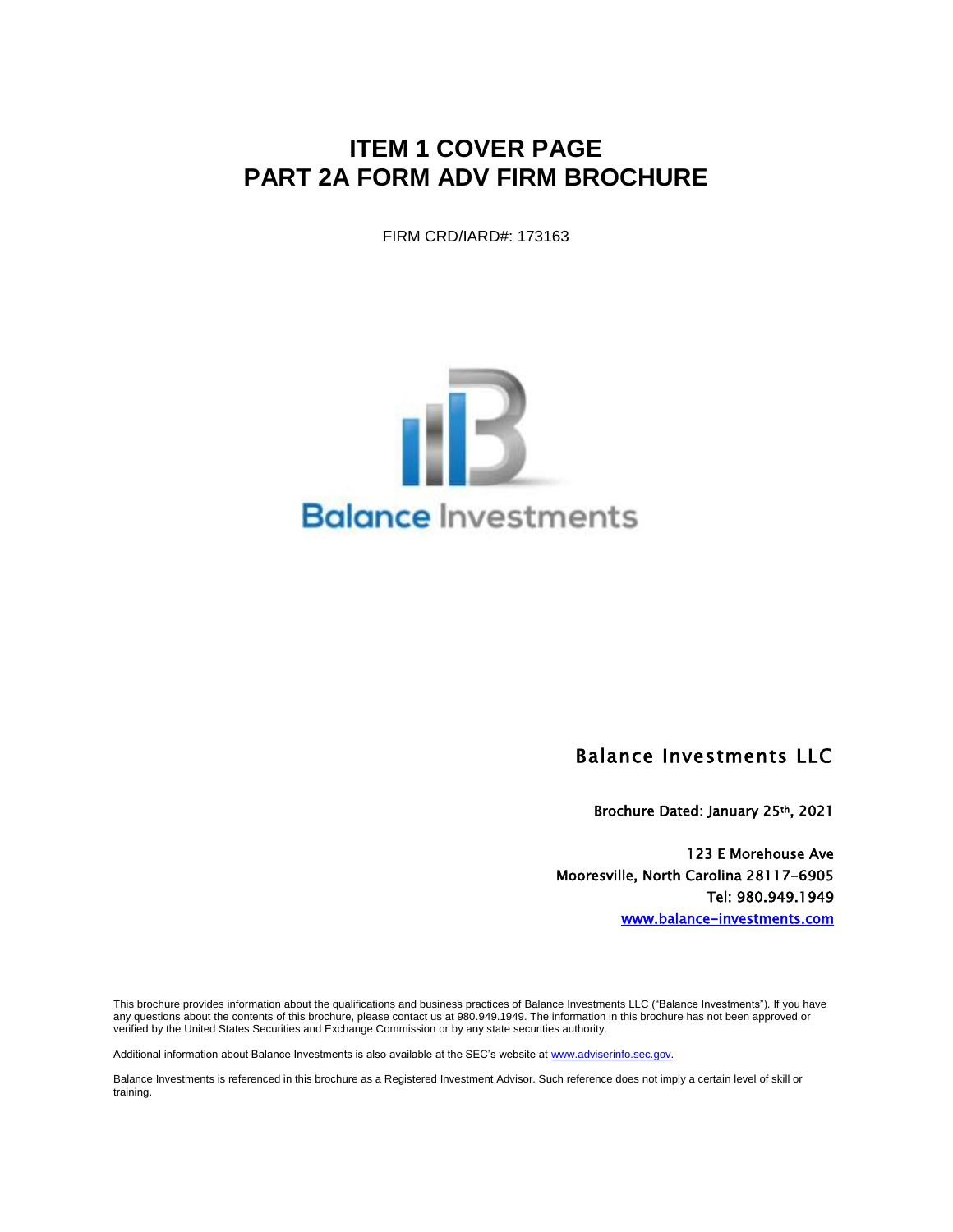# Item 2 Material Changes

This Firm Brochure is our disclosure document prepared according to regulatory requirements and rules.

This Firm Brochure may be requested at any time by contacting Herman A. Brunson, Jr. at 980.949.1949 or herman@balance-investments.com. Additional information about Balance Investments is also available from the SEC's website, www.adviserinfo.sec.gov. The website also provides information about any persons affiliated with Balance Investments who are registered or are required to be registered, as investment advisor representatives of Balance Investments.

Throughout this document Balance Investments LLC shall also be referred to by its marketing name "Balance Investments," as well as "the Firm," "Firm," "our," "we" or "us." These terms are utilized for the reader's ease of use while reviewing the brochure and are not meant to imply the Firm may be larger than it actually may be at the time of publication. The client or prospective client may be also referred to as "you," "your," etc., and refers to a client engagement involving a single person as well as two or more persons. The term "advisor" and "adviser" may be used interchangeably where accuracy in identification is necessary.

# Item 3 Table of Contents

| Item 1 Cover Page                                               |  |
|-----------------------------------------------------------------|--|
|                                                                 |  |
|                                                                 |  |
|                                                                 |  |
|                                                                 |  |
| Item 6 Performance-Based Fees and Side-By-Side                  |  |
|                                                                 |  |
|                                                                 |  |
| Item 8 Methods of Analysis, Investment Strategies and           |  |
|                                                                 |  |
|                                                                 |  |
| Item 10 Other Financial Industry Activities and Affiliations  9 |  |
| Item 11 Code of Ethics, Participation or Interest in Client     |  |
|                                                                 |  |
|                                                                 |  |
|                                                                 |  |
| Item 14 Client Referrals and Other Compensation 11              |  |
|                                                                 |  |
|                                                                 |  |
|                                                                 |  |
|                                                                 |  |
| Item 19 Requirements for State-Registered Advisors  12          |  |
|                                                                 |  |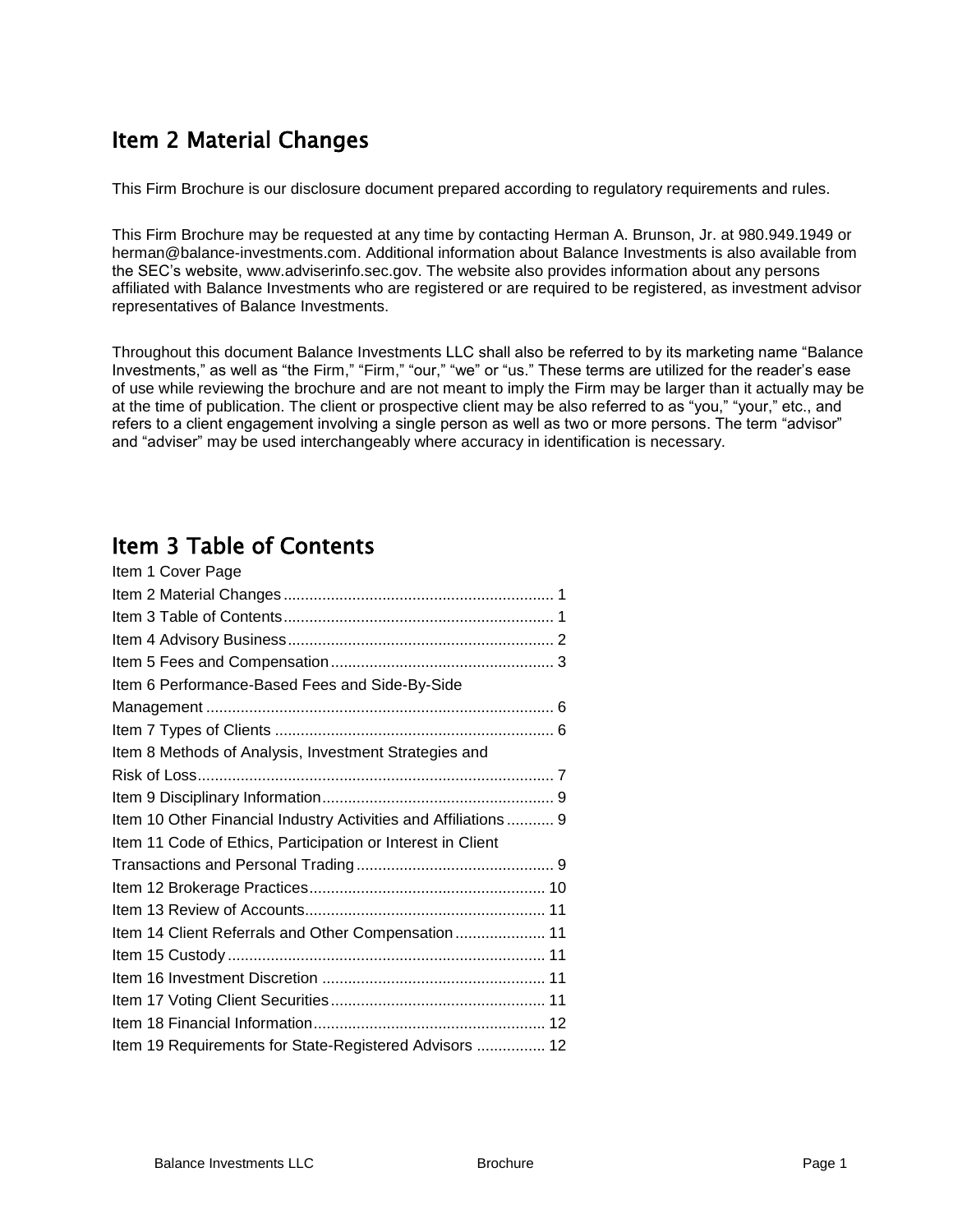# Item 4 Advisory Business

### Firm Description

Balance Investments is a full-service financial and investment management firm providing investment education, advice and management to individuals and businesses. Balance Investments has been in business since 2014. Herman A. Brunson, Jr. is the sole owner.

### Types of Advisory Services

Balance Investments provides investment advisory services and financial planning which may include the management of some or all of a client's assets. Balance Investments recommends portfolios that may consist of exchange traded funds (ETFs), mutual funds, cash investments, stocks and bonds.

Financial planning advice is provided through consultation with the client and may include the following modules: determination of financial goals, identifying financial concerns and risks, cash flow management, tax planning, insurance review, investment management, education funding, retirement planning and estate planning. Financial planning services may include consultations and/or written financial plans, which analyze a client's financial situation and makes appropriate recommendations for strategies and methods to implement the strategies. A comprehensive financial plan, including each aforementioned module, is generally recommended. However, each client and their situation are unique and each financial module is also available a la carte. While each client is unique, an illustration of each module, including descriptions of the service module and estimated number of hours each could take is provided below for guidance:

| <b>Financial Planning Module</b>   | <b>Description</b>                                                                                                                                                                                                                                 | <b>Est. No. of Hours</b> |
|------------------------------------|----------------------------------------------------------------------------------------------------------------------------------------------------------------------------------------------------------------------------------------------------|--------------------------|
| <b>Establish Financial Goals</b>   | Data gathering, statement of SMART financial goals and objectives<br>with current situation analysis.                                                                                                                                              | 1 to 2 hrs.              |
| <b>Identify Risks and Concerns</b> | Statement of identified areas of financial risk and concern within<br>current situation and if applicable, risks to achieving financial goals<br>and objectives.                                                                                   | 1 to 2 hrs.              |
| Cash Flow Management               | Includes preparation of itemized cash flow statement, net worth<br>statement identifying assets and liabilities, recommendation of a<br>spending and budgeting plan.                                                                               | 1 to $3$ hrs.            |
| <b>Tax Planning</b>                | Analysis and review of current tax situation, providing a current tax<br>situation summary and identification of tax management strategies.                                                                                                        | $2$ to 4 hrs.            |
| <b>Insurance Review</b>            | Review of current insurance protection, including coverage types and<br>costs, and protection gap and needs analysis.                                                                                                                              | 1 to $2$ hrs.            |
| <b>Investment Management</b>       | Research and review of current investment portfolio assets and<br>allocation, risk tolerance profile, investment goals and objectives,<br>investment time horizon, current analysis statement and provide<br>investment portfolio recommendations. | $2$ to 6 hrs.            |
| <b>Education Funding</b>           | Analyze current education funding, review of education costs and<br>education funding options; establish education funding goals and<br>objectives.                                                                                                | 1 to 2 hrs.              |
| <b>Retirement Planning</b>         | Identify retirement goals and current retirement funding situation,<br>including income goals, sources of income, identifying and estimating<br>retirement expenses and recommend an investment plan to achieve<br>retirement goals.               | $2$ to 4 hrs.            |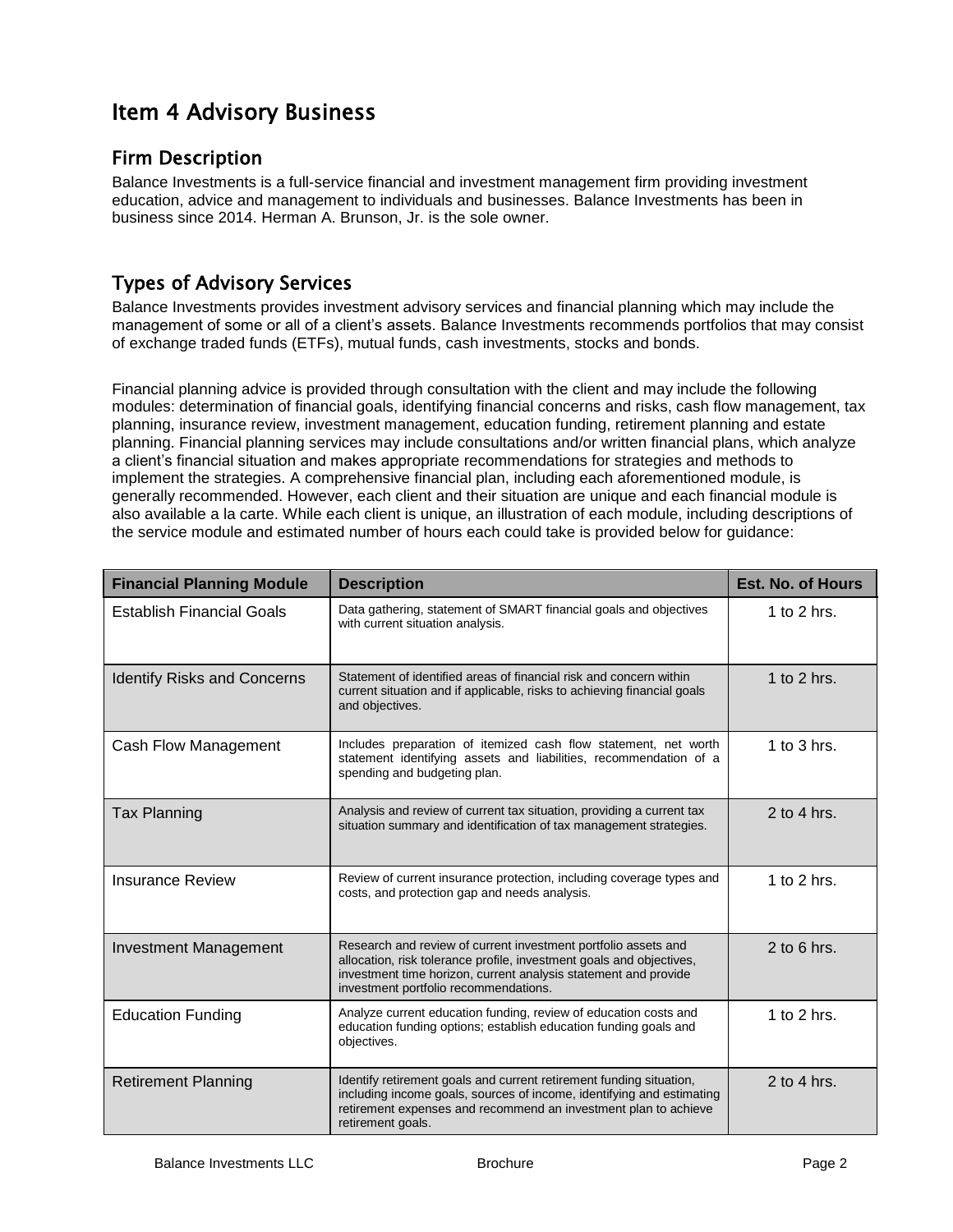| Estate Planning | Establish estate planning needs and wealth transfer objectives,<br>review current estate plan including beneficiary reviews, trust<br>account review and setup, charitable gifting strategies, identify areas<br>of risk or concern and work with client's attorney on estate plan. | 1 to 5 hrs. |
|-----------------|-------------------------------------------------------------------------------------------------------------------------------------------------------------------------------------------------------------------------------------------------------------------------------------|-------------|
|-----------------|-------------------------------------------------------------------------------------------------------------------------------------------------------------------------------------------------------------------------------------------------------------------------------------|-------------|

Balance Investments offers its financial planning services to all of its clients.

## Client-Tailored Services and Client-Imposed Restrictions

Balance Investments customizes and personalizes its advice to the unique needs and goals of each client beginning with an initial consultation, which may be in person or by telephone, to discover a client's individual financial situation and objectives. A written evaluation of each client's situation is generally provided to the client as part of the initial consultation. Regular, periodic reviews are also recommended in order to provide reminders and/or make adjustments to the specific actions to be taken. Each client's account is managed on the basis of the client's individual financial situation and investment objectives and in accordance with any reasonable restrictions imposed by the client on the management of the account. Clients may impose restrictions on investing in certain securities or types of securities.

### Wrap-Fee Programs

Balance Investments does not participate in wrap fee programs. (Wrap fee programs offer services for one all-inclusive fee.)

### Assets

Balance Investments manages  $$1,100,000$  on a discretionary basis as of December 31<sup>st</sup>, 2020.

## Item 5 Fees and Compensation

### Compensation For Advisory Services Fees

Balance Investments investment advisory services may include the management of some or all of a client's assets.

Assets are typically invested in exchange traded funds, mutual funds, individual stocks and bonds. Fund companies charge each fund shareholder an investment management fee that is disclosed in the fund prospectus. Brokerage firms may charge a transaction fee for the purchase of some securities. Custodians may charge fees including, but not limited to, management fees, custodial fees, taxes and transfer fees. Clients are always free to use a brokerage service of their choice. Balance Investments does not charge securities sales commissions.

Advisory services fees are not negotiable.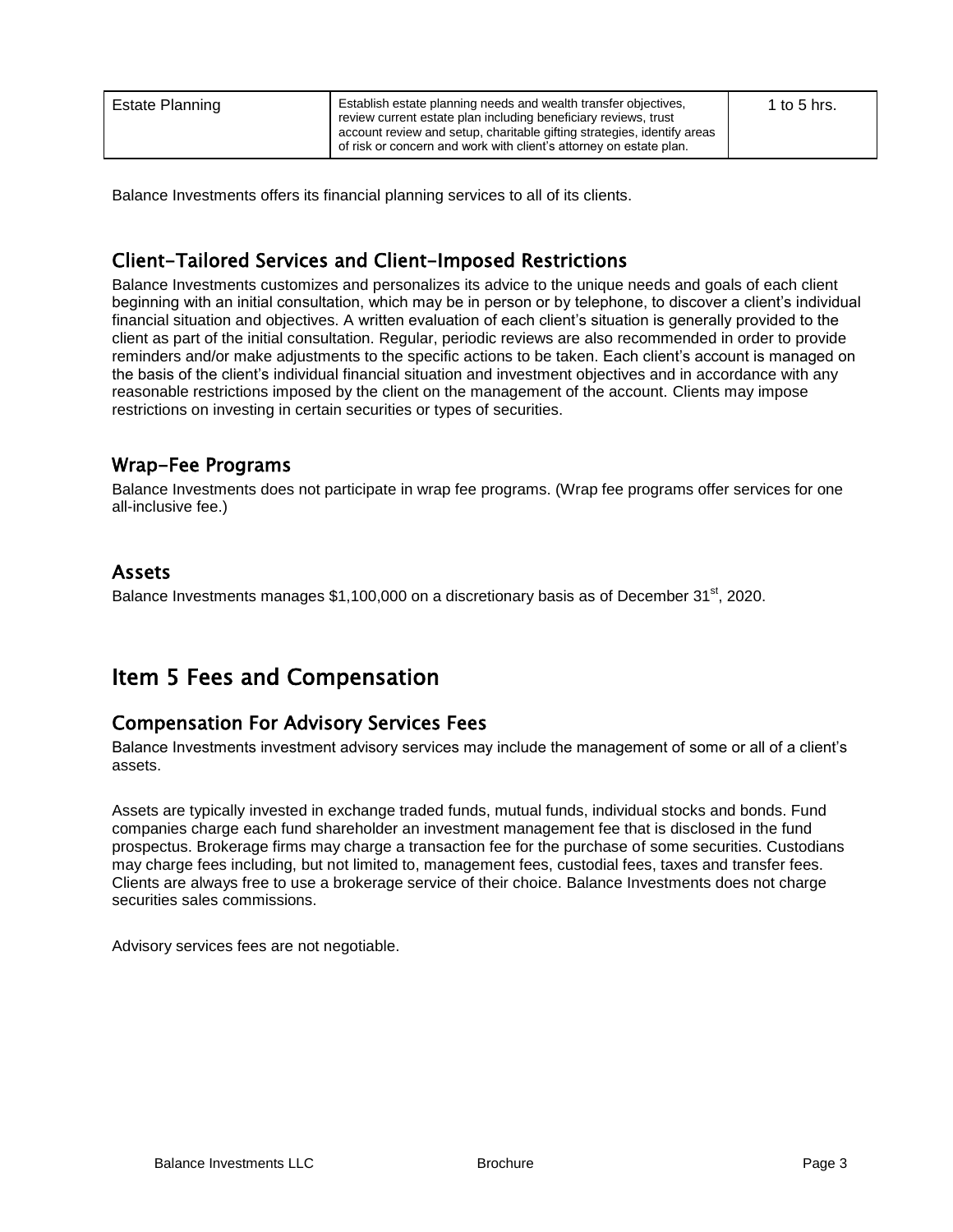Balance Investments advisory services fee is calculated on the first day of the month, based on the aggregate market value of the assets managed for the client on the last business day of the previous month, multiplied by one-twelfth of the corresponding annual fee rate (i.e.,  $2.0\% \div 12 = 0.167\%$ ).

The investment advisory services fee tiers are as follows:

| <b>Assets Managed</b>    | <b>Monthly Fee Rate</b> | <b>Corresponding Annual Fee</b><br>Rate |
|--------------------------|-------------------------|-----------------------------------------|
|                          | 0.167%                  | 2.00%                                   |
|                          | 0.146%                  | 1.75%                                   |
| \$750,001 to \$1,500,000 | 0.125%                  | 1.50%                                   |
|                          | 0.104%                  | 1.25%                                   |
|                          | 0.083%                  | $1.00\%$                                |
|                          | 0.063%                  | 0.75%                                   |

Balance Investments offers comprehensive and modular financial planning and asset management services.

A written financial plan may include, but is not limited to: a net worth statement; a cash flow statement; a review of investment accounts, including a review of asset allocation and repositioning recommendations; strategic tax planning; a review of retirement accounts and plans including recommendations; a review of insurance policies and recommendations for changes, if needed; one or more retirement scenarios; estate planning review and recommendations; and education planning with funding recommendations. Detailed investment advice and specific recommendations are provided as part of the financial plan.

The fee for a financial plan is based on a combination of flat fees for meetings and an hourly fee for planning work with a \$600 minimum. The first and second appointments are billed at a flat \$250 combined, with all other financial planning work billed at \$175 per hour. The typical first year, written financial plan fee ranges from \$300 to \$2,100 and may take from 1.5 to 12 hours to prepare, depending upon the complexity of a client's financial situation and whether a client has selected a comprehensive financial plan or an a la carte selection of financial plan modules as described in Item 4 Advisory Business.

At the end of the first meeting, total financial planning fee estimates are given. Non-refundable payment of one-third (1/3) of the total financial planning fee estimate may be required before work begins with the remaining two-thirds (2/3) or total amount due upon presentation of the plan. The criteria for determining the financial planning fee estimates are based on the level of financial planning service selected by the client (i.e. comprehensive or modular, and the number of and specific modules selected) in combination with the complexity of the client's financial situation (including, but not limited to, the number of existing accounts to be reviewed, account types, asset types, existing plans and stated and disclosed financial needs and objectives of the client). Since financial planning relies in part on a discovery process, situations occur where a client is unaware of certain financial exposures or predicaments. In the event that a client's situation is significantly different than disclosed at the initial meeting, a revised fee estimate will be provided for mutual agreement. Subsequent work, including reviews, will be billed at \$175 per hour.

The outstanding total amount of financial planning fee is due upon presentation of the plan.

Financial planning fees are not negotiable.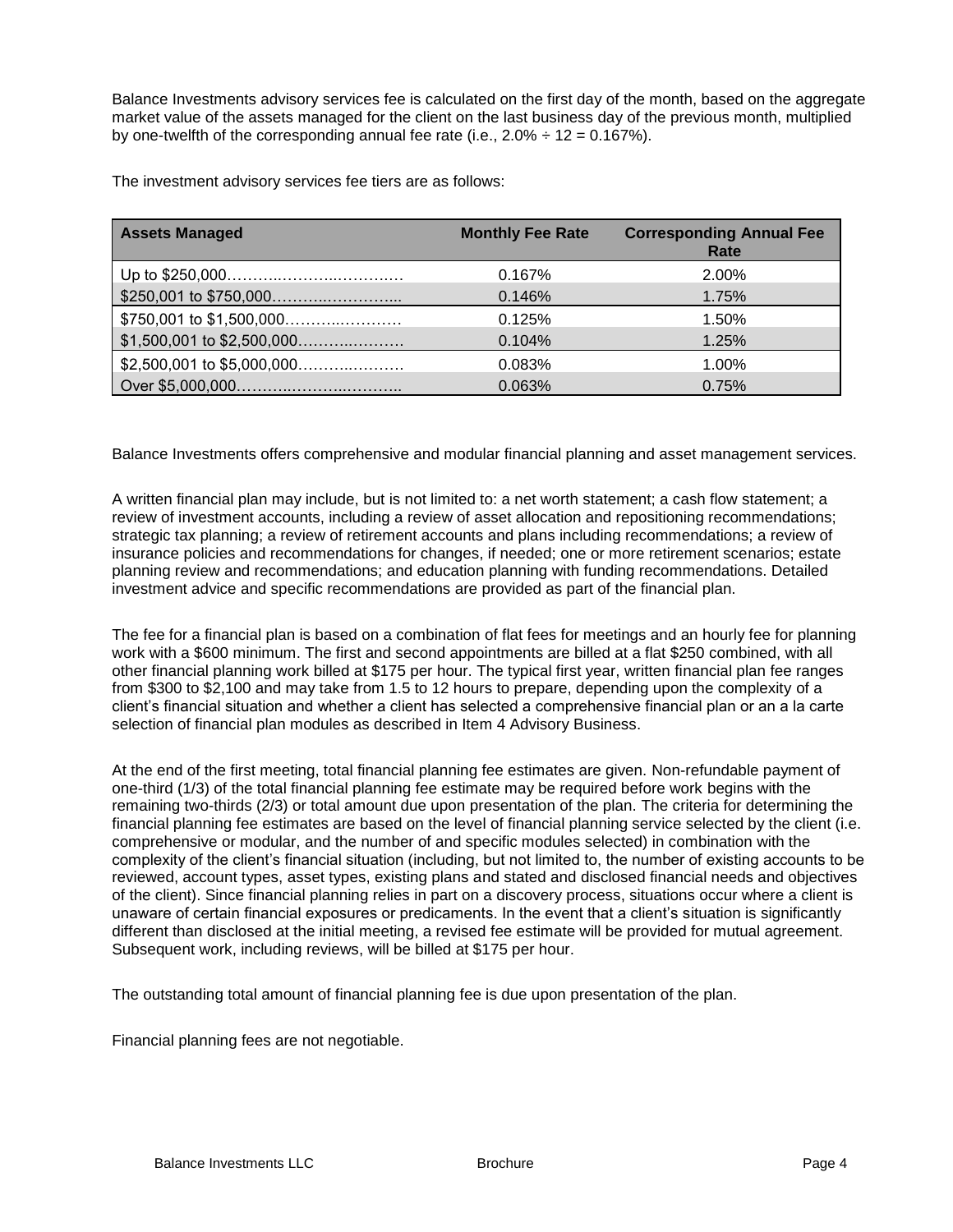### Paid Registration and Complimentary Seminars and Webinars

Balance Investments conducts both complimentary and paid registration financial education seminars and webinars. The fee for paid registration seminars and webinars varies per event and the registration fee is always made public and paid in advance of the event. Complimentary events are offered at no cost. All seminars and webinars are open to the public, including current clients. Clients are allowed to attend all events at no cost.

Unless a client has received the Firm's disclosure brochure at least 48 hours prior to signing the investment advisory contract, the investment advisory contract may be terminated by the client within five (5) business days of signing the contract without incurring any advisory fees.

### Payment of Investment Advisory Service Fees

Investment advisory service fees will be deducted directly from managed accounts by the qualified, independent custodian holding funds and securities. Investment advisory service fees, with the exception of college savings accounts, are charged monthly, at the beginning of each month, in arrears, for the previous month. Investment advisory service fees for college savings accounts will be calculated monthly, in arrears, for the previous month, and charged on a quarterly basis. Fees are deducted from client accounts.

Non-refundable financial planning fee payments of one-third (1/3) of the total financial planning fee estimate may be required before work begins with the remaining two-thirds (2/3) due or total amount due upon presentation of the plan. Financial planning fees may be paid by check, money order, debit card, credit card or bank draft. Cash payments are not accepted. Fees are generally due upon receipt of estimate as outlined above and/or in full by final invoice.

### Payment of Other Types of Fees or Expenses

Fees paid by invoice are due within 7 days of the invoice date. A late fee of \$75 will be added to unpaid invoices within the 7 day allowance. Fees unpaid by invoice may be deducted from client accounts.

Per account termination fee or per account transfer out fee is \$75 per account terminated or per account transferred out.

Fees from third party advisors may be withdrawn directly from the client's accounts with the client written authorization. Fees withdrawn will vary depending on the third party advisor. Clients should review the ADV Part 2A of the third party advisor for additional information.

### Prepayment of Investment Advisory Fees

Balance Investments may charge non-refundable financial planning fee payments of one-third (1/3) of the total financial planning fee estimate before financial planning work begins. Balance Investments does not charge any other investment advisory fees in advance.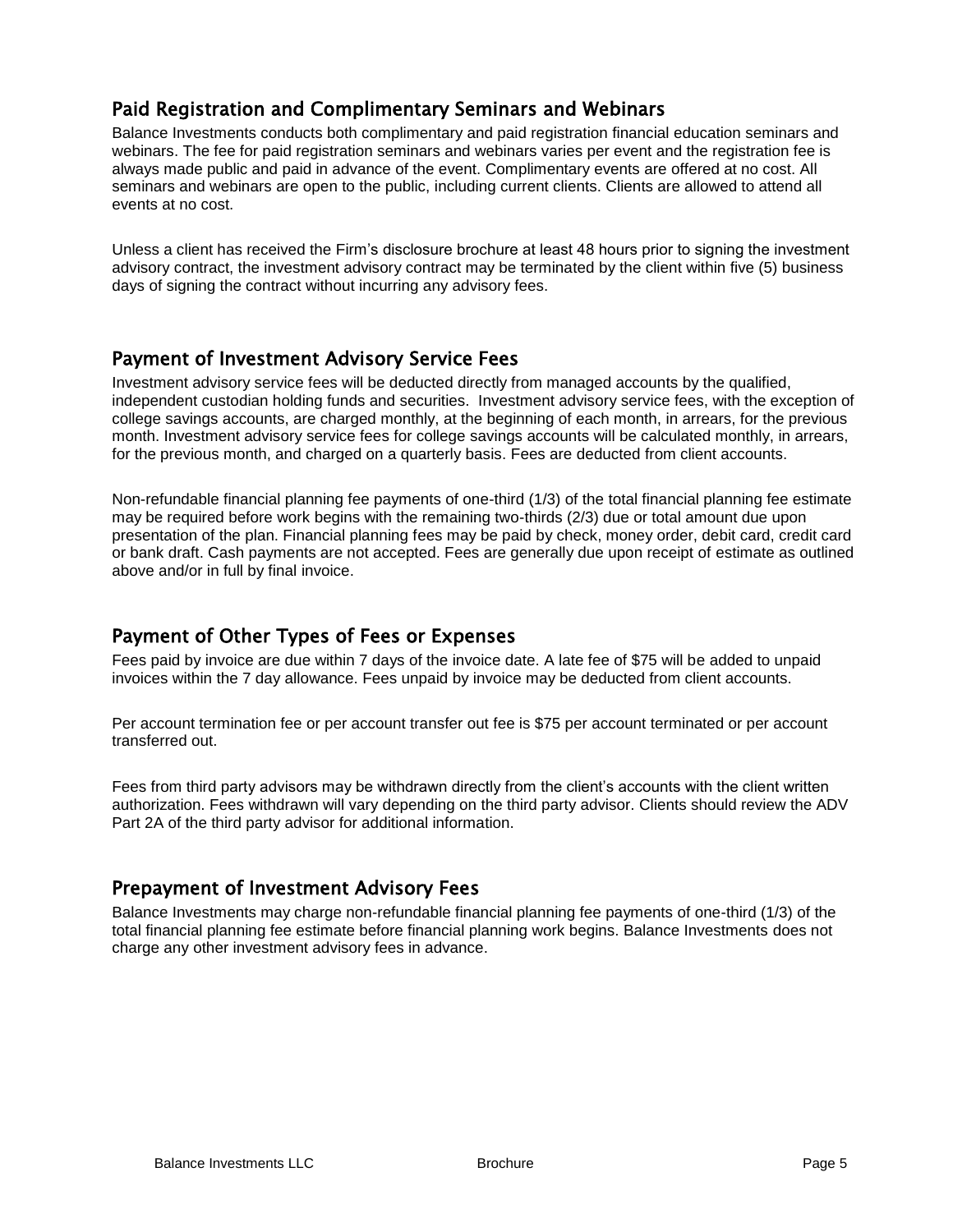## Outside Compensation for the Sale of Securities to Clients

Balance Investments and any associated persons are not paid any sales, service or administrative fees for the sale of mutual funds or any other investment products with respect to managed advisory assets. However, associated persons of Balance Investments may be licensed to sell insurance and annuity products through various independent insurance companies. These associated persons, in their capacity as independent insurance agents, may sell insurance products to advisory clients. These individuals will receive normal and customary commissions as a result of selling insurance as well as advisory fees for providing advisory services through Balance Investments. Clients are hereby advised that such commissions and advisory fees are separate and apart from the fees charged by the Firm.

Clients are under no obligation, contractually or otherwise, to purchase insurance or annuity products or receive investment advice through these associated persons in their separate capacities as insurance agents and/or advisory representatives of Balance Investments. However, if the client freely chooses to implement the plan through such individuals, the investment adviser used will be Balance Investments and commissions/fees will be earned in addition to any fees paid for advisory services provided by the Firm.

## Item 6 Performance-Based Fees and Side-By-Side Management

Balance Investments does not charge fees based on a share of capital gains or the capital appreciation of the assets held in client accounts.

# Item 7 Types of Clients

Balance Investments provides financial and investment advice to individuals, high net worth individuals and businesses.

Client relationships vary in scope and length of service.

Although minimum dollar amounts for accounts and minimum annual fees for accounts are not imposed, Balance Investments does not accept all accounts. Suitability of client accounts to be managed is determined on a client by client basis. Our Firm also reserves the right to decline services to any client or prospective client for any non‐discriminatory reason.

Clients are expected to provide an adequate level of information and supporting documentation to Balance Investments throughout the engagement. This allows the Firm to determine the appropriateness of its financial planning or investment management strategy for the client or account, the client's source of funds and/or income levels, the client's or legal agent's authority to act on behalf of the account, among other matters.

It is also very important that clients keep the Firm informed on significant changes that may call for an update to their financial and investment plans. Events such as job changes, retirement, a windfall, marriage or divorce, or the purchase or sale of a home or business can have a large impact on client circumstances and needs. The Firm needs to be aware of such events so that adequate adjustments may be made to client financial plans in order to keep on track toward financial goals.

Balance Investments reserves the right to waive or reduce certain fees based on unique individual circumstances, special arrangements or existing relationships.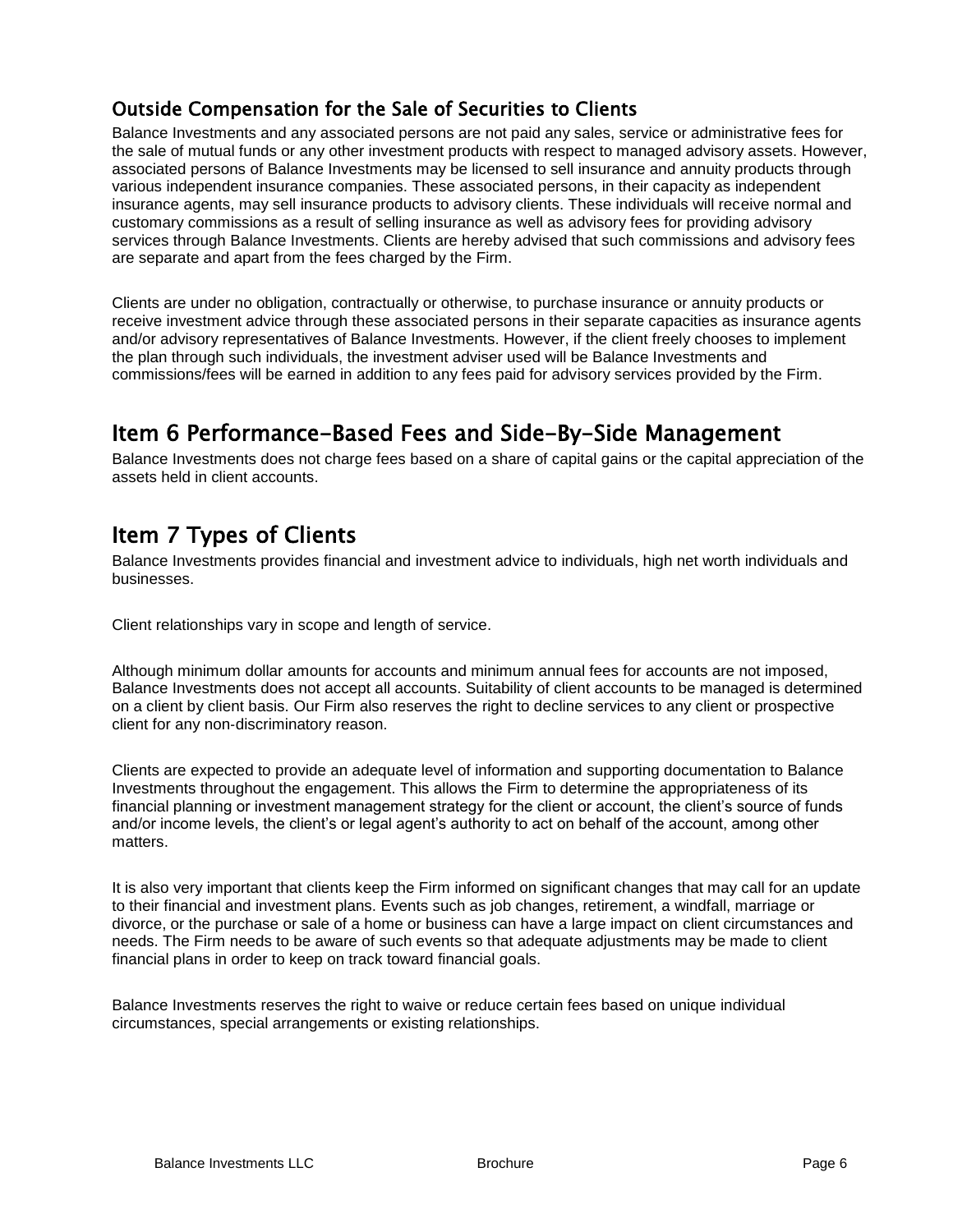# Item 8 Methods of Analysis, Investment Strategies and Risk of Loss

Balance Investments incorporates a client's age and life stage, financial needs, investment goals, time horizon and risk tolerance to set an effective investment strategy. Each client's portfolio is then tailored to this investment strategy using a mix of investments that may include exchange traded funds, mutual funds, cash investments, stocks and bonds.

### Methods of Analysis

Balance Investments uses a combination of fundamental and technical analysis techniques to gather information and guide investment decisions.

Fundamental analysis considers: economic conditions, earnings, cash flow, book value projections, industry outlook, policies (as it relates to investments), historical data, price-earnings ratios, dividends, general level of interest rates, company management, debt ratios and tax benefits.

Technical analysis utilizes current and historical pricing information to help us identify trends in the broader domestic and foreign equity and fixed income markets, and in the underlying assets. This analysis involves the use of various technical indicators, such as moving averages and trend lines, among others.

Important additional sources of information include financial websites, newspapers and magazines, inspections of corporate activities, research materials prepared by others, corporate rating services, timing services, annual reports, prospectuses, filings with the SEC and company press releases. Other sources of information may include software such as Morningstar, mutual funds websites, etc.

#### Investment Strategies

Balance Investments' primary investment strategy is a strategic allocation using a core-satellite approach. This approach uses a combination of core exchange traded funds and mutual funds, and when suitable and appropriate, complements this core with alternative or tactical strategies, comprised of exchange traded funds, mutual funds or individual stocks and bonds. Portfolios are globally diversified to control the risk associated with over-concentration in domestic markets.

This primary investment strategy seeks a long term, buy-and-hold core investment portfolio with an emphasis on proper rebalancing.

The investment strategy for a specific client is based upon the objectives stated by the client during consultations. The client may change these objectives at any time. Alternative strategies may involve frequent trading which can affect investment performance through increased transaction costs and/or taxes.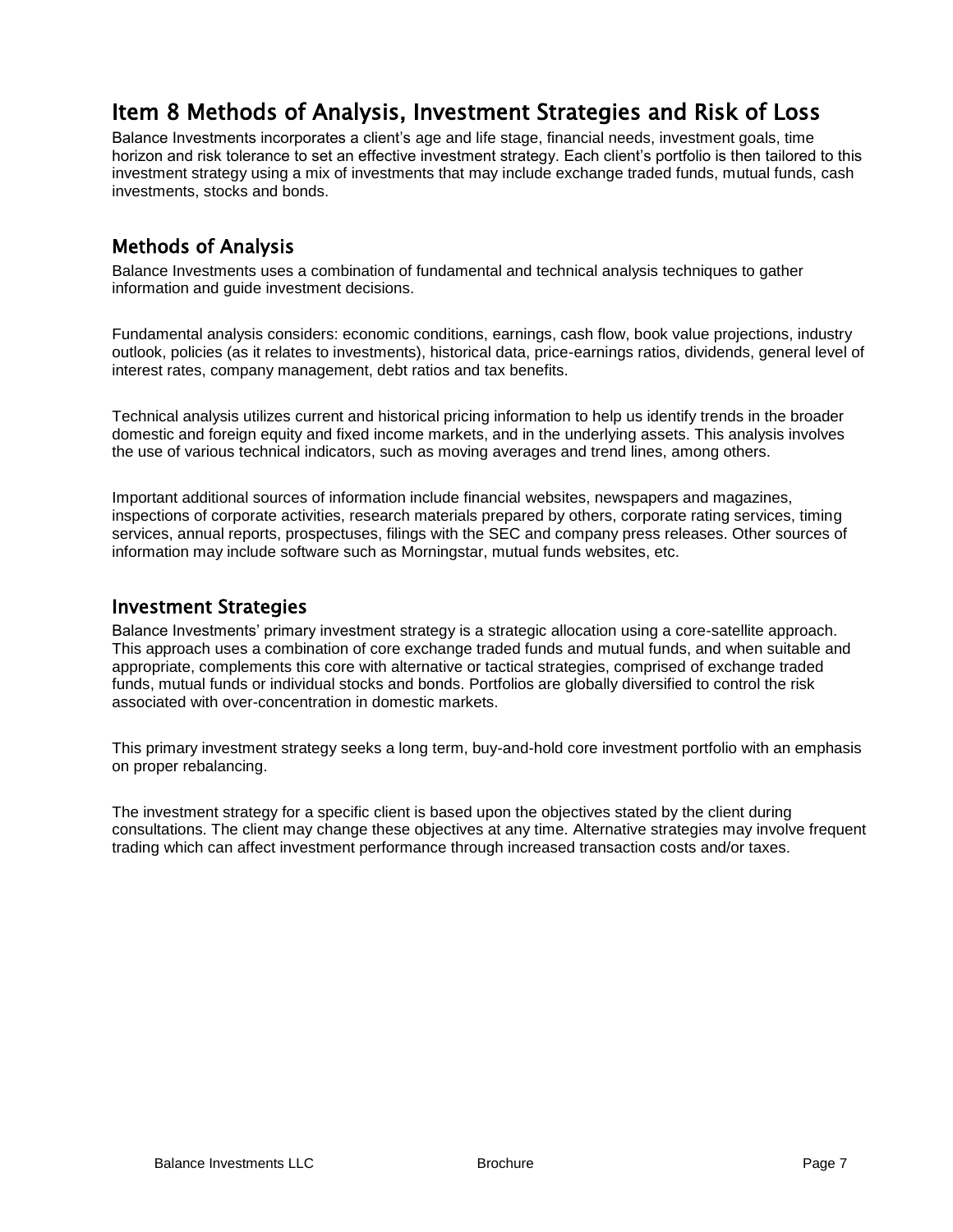## Risk of Loss

All investment programs have certain risks that are borne by the investor. Balance Investments' approach continually keeps the risk of loss in mind.

Investors face the following investment risks:

- **Interest-rate Risk:** Fluctuations in interest rates may cause investment prices to fluctuate. For example, when interest rates rise, yields on existing bonds become less attractive, causing their market values to decline.
- **Market Risk:** The price of a security, bond, or mutual fund may drop in reaction to tangible and intangible events and conditions. This type of risk is caused by external factors independent of a security's particular underlying circumstances. For example, political, economic and social conditions may trigger market events.
- **Inflation Risk:** When any type of inflation is present, a dollar today will not buy as much as a dollar next year, because purchasing power is eroding at the rate of inflation.
- **Currency Risk:** Overseas investments are subject to fluctuations in the value of the dollar against the currency of the investment's originating country. This is also referred to as exchange rate risk.
- **Reinvestment Risk:** This is the risk that future proceeds from investments may have to be reinvested at a potentially lower rate of return (i.e. interest rate). This primarily relates to fixed income securities.
- **Business Risk:** These risks are associated with a particular industry or a particular company within an industry. For example, oil-drilling companies depend on finding oil and then refining it, a lengthy process, before they can generate a profit. They carry a higher risk of profitability than an electric company, which generates its income from a steady stream of customers who buy electricity no matter what the economic environment is like.
- **Liquidity Risk:** Liquidity is the ability to readily convert an investment into cash. Generally, assets are more liquid if many traders are interested in a standardized product. For example, Treasury Bills are highly liquid, while real estate properties are not.
- **Financial Risk:** Excessive borrowing to finance a business' operations increases the risk of profitability, because the company must meet the terms of its obligations in good times and bad. During periods of financial stress, the inability to meet loan obligations may result in bankruptcy and/or a declining market value.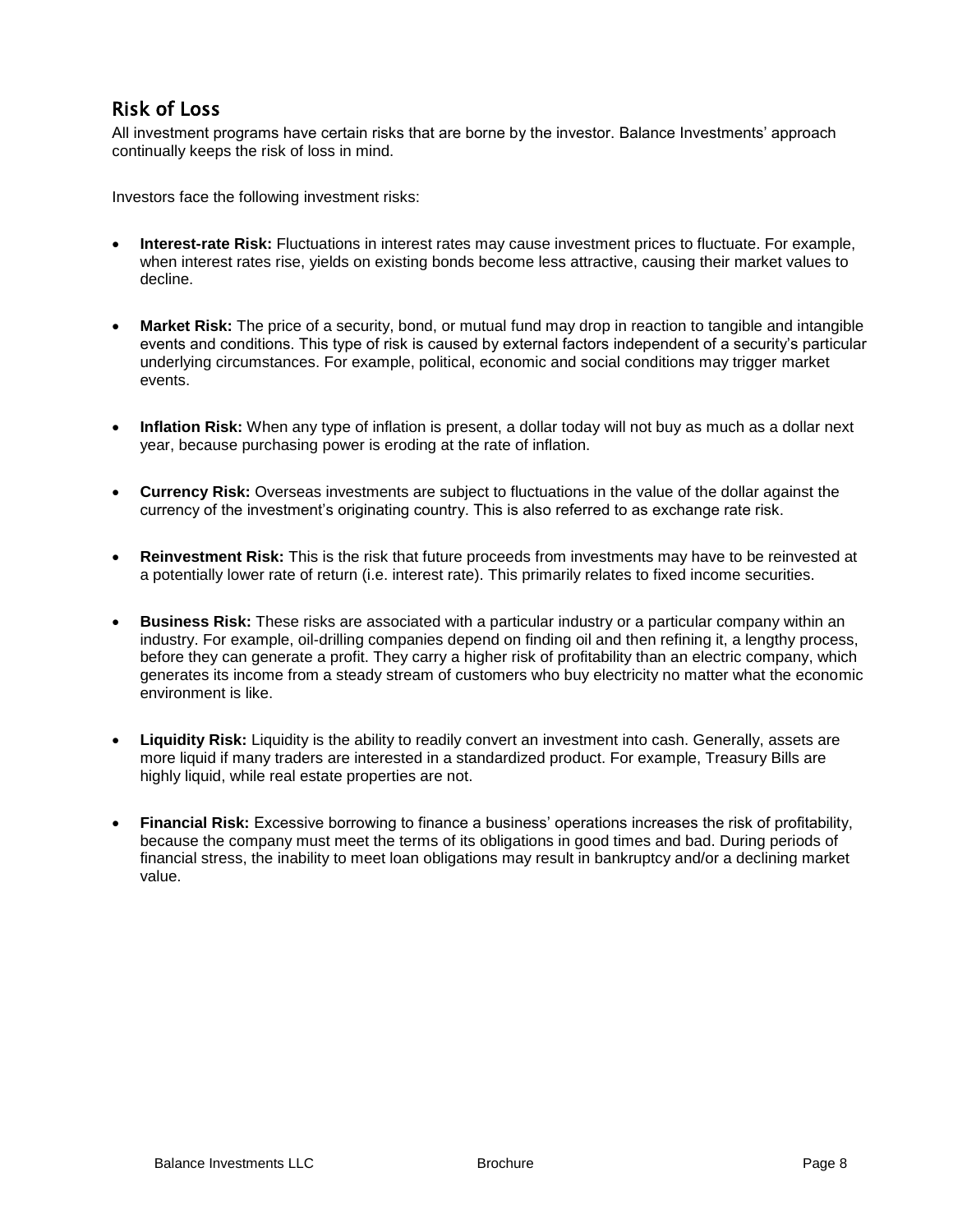## Item 9 Disciplinary Information

Balance Investments and its employees have not been involved in legal or disciplinary events related to past or present investment clients.

## Item 10 Other Financial Industry Activities and Affiliations

#### Registration as a Broker-Dealer or Broker-Dealer Representative

Balance Investments is not registered as a broker-dealer and does not have an application to register pending.

#### Futures or Commodity Registration

Balance Investments is not registered as a commodity firm, futures commission merchant, commodity pool operator or commodity trading advisor and does not have an application to register pending.

### Material Relationships Maintained by this Advisory Business and Conflicts of

#### Interest

Herman A. Brunson, Jr. is licensed to sell insurance and annuity products through various independent insurance companies. Herman A. Brunson, Jr., in his capacity as an independent insurance agent, may sell insurance and annuity products to advisory clients. He will receive normal and customary commissions as a result of selling insurance and annuities, as well as advisory fees for providing advisory services through Balance Investments. Clients are hereby advised that such commissions and advisory fees are separate and apart from the fees charged by Balance Investments.

Clients are under no obligation, contractually or otherwise, to purchase insurance or annuity products or receive investment advice through Herman A. Brunson, Jr. in his separate capacities as an insurance agent and/or advisory representatives of Balance Investments. However, if the client freely chooses to implement the plan through such individual, the investment adviser used will be Balance Investments, and commissions/fees will be earned in addition to any fees paid for advisory services provided by Balance Investments.

### Recommendation or Selection of Other Investment Advisors and Conflicts of

#### Interest

Balance Investments may direct clients to third party advisers or sub-advisers. Clients will pay a separate fee to the third party advisers through a sub-advisory agreement or dual contract relationship. In the dual contract relationship, the advisory client will have one contract with Balance Investments and a separate contract directly with the other adviser. Under this arrangement, Balance Investments will serve as Adviser and client relationship manager and the other adviser will provide investment and administrative services.

Fees will be disclosed in each agreement between Balance Investments and the client and each third party adviser and the client. The combined fees will not exceed any limit imposed by any regulatory agency. Fees will vary depending on the third party advisor. Clients should review the ADV Part 2A of the third party adviser for additional information. Balance Investments will always act in the best interests of the client, including when determining which third party adviser to recommend to clients.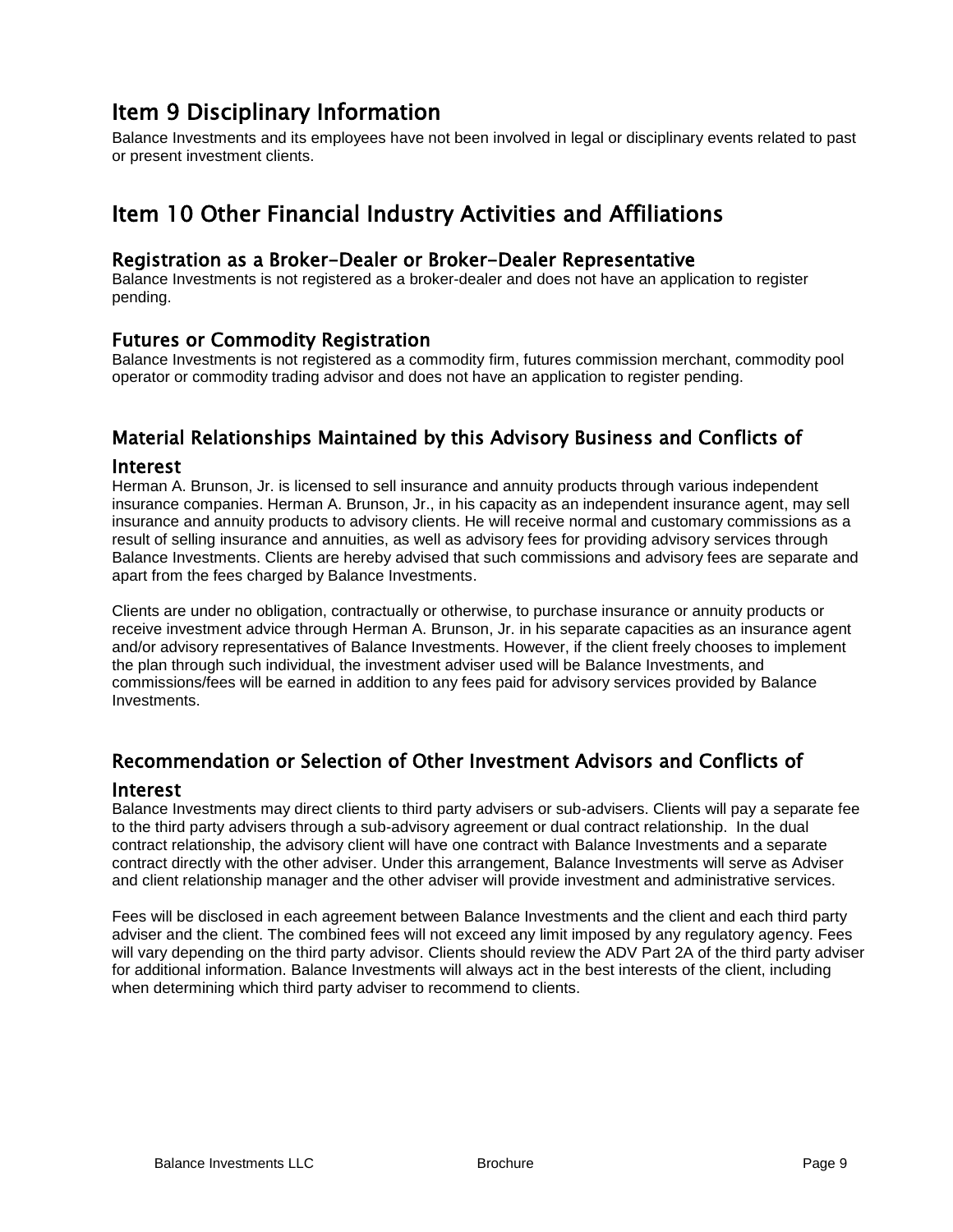# Item 11 Code of Ethics, Participation or Interest in Client Transactions and Personal Trading

## Code of Ethics

Balance Investments has a duty to render continuous, unbiased financial and investment advice and at all times act in a client's best interest. The Code of Ethics establishes the fundamental principles of conduct and professionalism expected by each employee of Balance Investments in their duties. It is designed to deter inappropriate behavior and heighten awareness as to what is right for the client, fair, just and good by promoting:

- Honest and ethical conduct.
- Full, fair and accurate disclosure.
- Compliance with applicable rules and regulations.
- Reporting of any violation of the Code.
- Accountability.

A copy of our Code of Ethics is available for review upon request.

### Participation or Interest in Client Transactions

Balance Investments and its employees may buy and sell securities that are also held by clients, however, employees may not trade with clients or a group of clients and may not trade their own securities ahead of clients.

### Personal Trading

Balance Investments maintains the required personal securities transactions records of employees and reviews them on a monthly basis.

## Item 12 Brokerage Practices

Balance Investments selects custodians based on a number of factors, including: low and competitive fees, technology, trade execution, reputation, dependability and quality of service.

### Research and Other Soft Dollar Benefits

Soft dollars are revenue programs offered by broker-dealers where an advisor enters into an agreement to place security trades with the broker in exchange for research and other services. Balance Investments does not participate in soft dollar programs.

### Brokerage for Client Referrals

Balance Investments has not selected a custodian on the basis that it will provide client referrals.

### Directed Brokerage

Balance Investments does not recommend, request or require that clients direct the Firm to execute transactions through a specified broker-dealer. As an example, in a directed brokerage account, clients may not be able to achieve most favorable execution of transactions, may pay higher brokerage commissions and may receive less favorable prices. When referring clients to dealers, the Firm will only refer clients to dealers registered in states where the clients reside.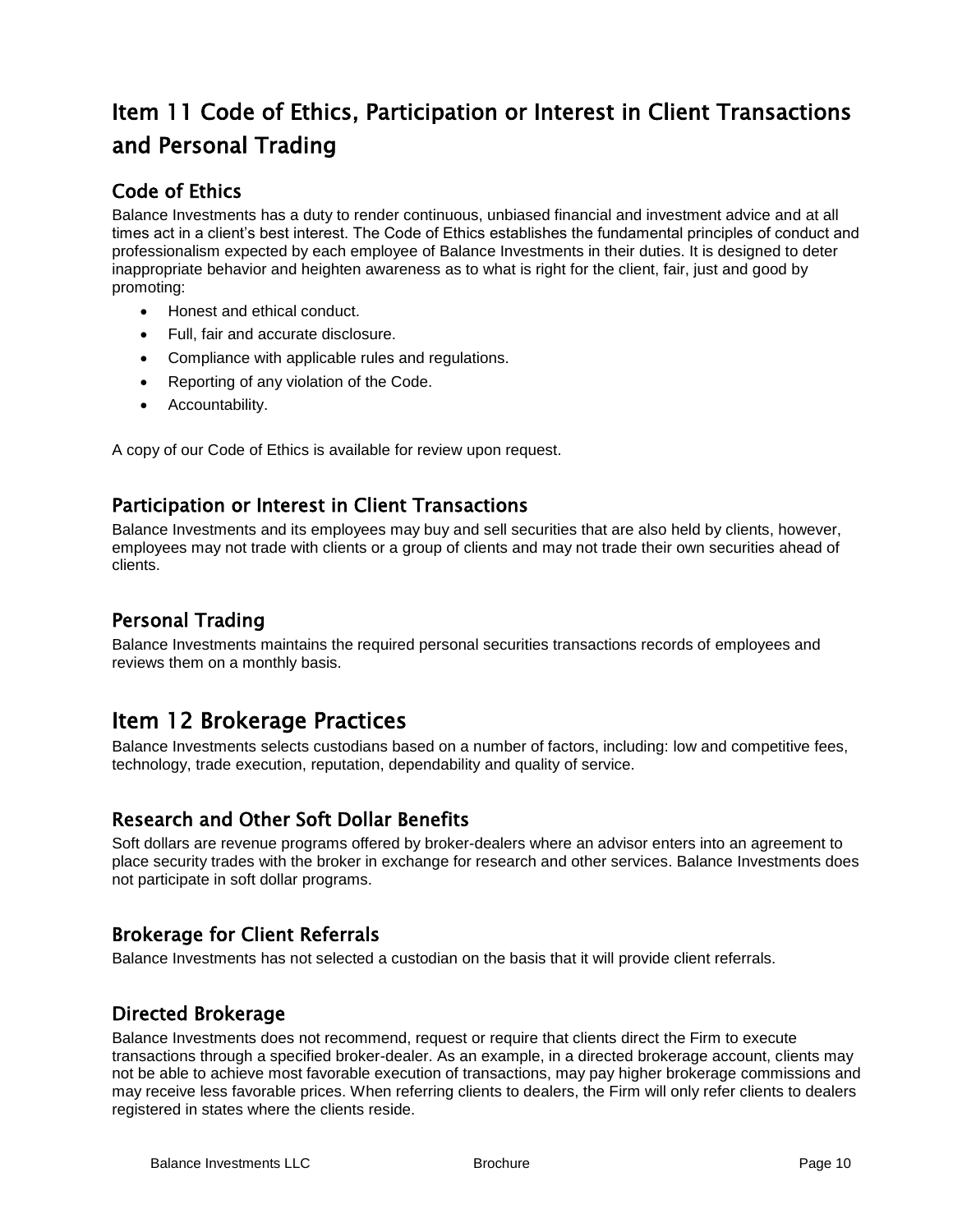# Item 13 Review of Accounts

Each investment account is reviewed internally on an ongoing basis to ensure that client needs and objectives are being met. All accounts are reviewed in the context of a client's stated investment objectives and guidelines. Cash needs will be adjusted as necessary. Clients will receive at least quarterly statements from the custodian. Each statement will summarize the specific investments currently held, the value of your portfolio and account transactions.

It is recommended that Balance Investments reviews client investment accounts and financial plans with them every six months and at least annually.

Material changes in a client's personal circumstances (i.e. marriage, child birth, death, retirement, job loss, physical moves or inheritance), changes in investment information, political events, the general economy or tax law changes can trigger more frequent reviews. It is the client's responsibility to communicate personal changes in order for the appropriate adjustments to be made.

## Item 14 Client Referrals and Other Compensation

Referrals from clients, estate planning attorneys, accountants, employees and personal friends are critically important to the success of Balance Investments. Balance Investments does not accept referral fees from other professionals when a prospect or client is referred to them.

# Item 15 Custody

All assets are held at qualified custodians. Balance Investments will monitor the holdings within a client's portfolio and trade the account based on stated investment objectives and guidelines. The custodian will send, at least quarterly, statement summarizing the specific investments held, the value of portfolio and account transactions.

Clients are encouraged to review their statements and verify activities and transactions in their account and compare them to any statements additionally provided by Balance Investments.

# Item 16 Investment Discretion

Balance Investments manages assets on a discretionary basis with the client. The Firm's Investment Advisory Agreement sets forth the authority to buy and sell securities in whatever amounts are determined to be appropriate for the client's account and whether such transactions are with, or without, prior client approval. Clients may impose restrictions on investing in certain securities or types of securities. For accounts not held with Balance Investments, clients must sign a separate, limited power of attorney giving Balance Investments discretionary authority.

# Item 17 Voting Client Securities

Balance Investments is expressly precluded from voting proxies. Clients understand and agree that they retain the right to vote all proxies, which are solicited for securities held in managed accounts. Any proxy solicitations received by the custodian will be immediately forward to clients to evaluate and vote.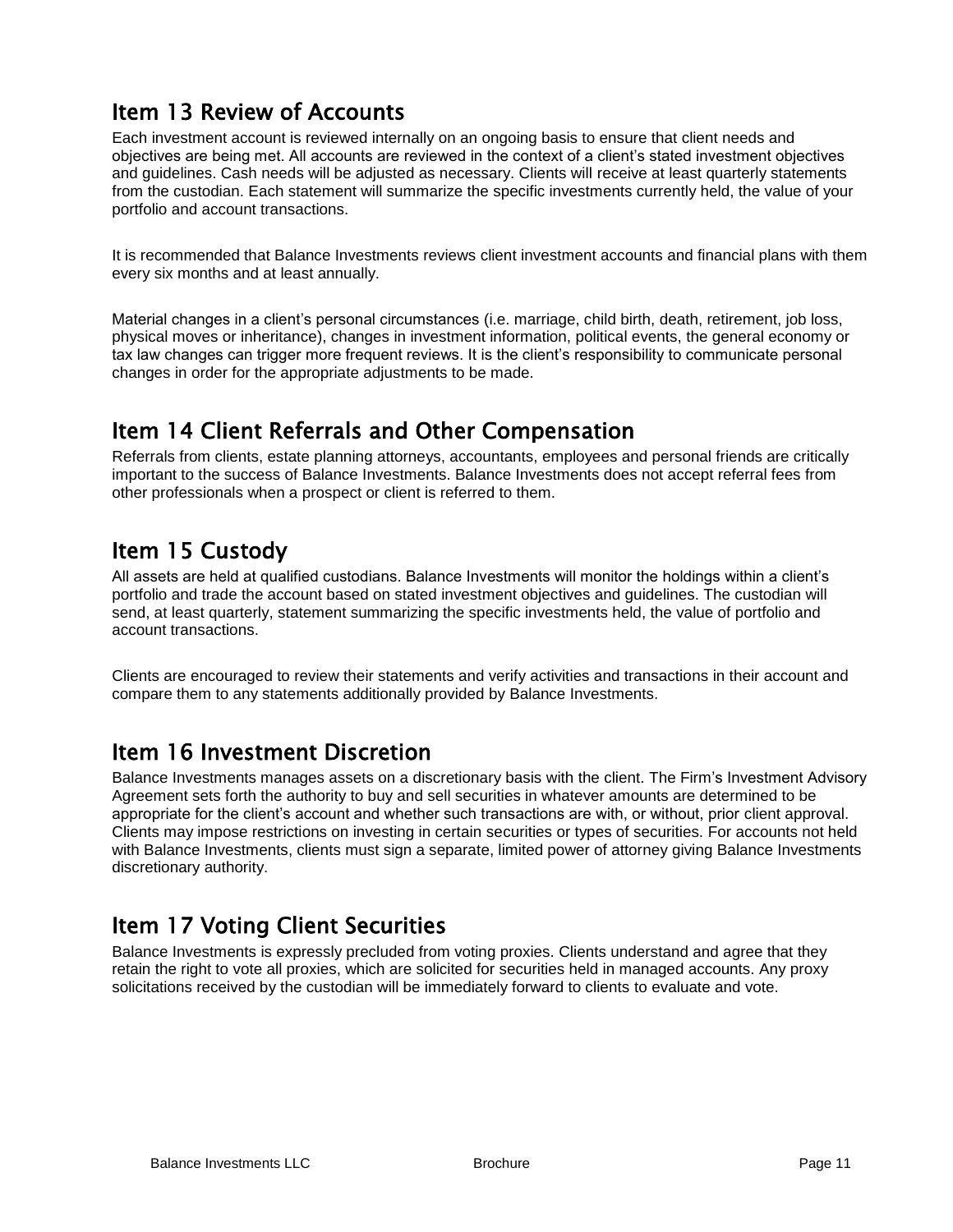# Item 18 Financial Information

Balance Investments is not required to include financial information in the Disclosure Brochure since the Firm will not take custody of client funds or securities or bill client accounts six months or more in advance of \$500.

Neither Balance Investments nor its management has any financial conditions which are likely to reasonably impair our ability to meet contractual commitments to clients.

Neither Herman A. Brunson, Jr. nor Balance Investments LLC has ever filed bankruptcy.

## Item 19 Requirements for State-Registered Advisors

Information of each of the Firm's Principals and management persons can be found in the attached Firm Brochure Form ADV Part 2B.

Information of each of the Firm's Principals and management persons outside business activities can be found in the attached Firm Brochure Form ADV Part 2B.

Performance-based compensation may create an incentive for the advisor to recommend an investment that may carry a higher degree of risk to the client. None of the Firm's Principals or management persons receives performance-based compensation.

None of the Firm's Principal's or management persons has ever been involved in any of the events listed below:

- 1. An award or otherwise being found liable in an arbitration claim alleging damages in excess of \$2,500, involving any of the following:
	- a. an investment or an investment-related business or activity;
	- b. fraud, false statement(s), or omissions;
	- c. theft, embezzlement, or other wrongful taking of property;
	- d. bribery, forgery, counterfeiting, or extortion; or
	- e. dishonest, unfair, or unethical practices.
- 2. An award or otherwise being found liable in a civil, self-regulatory organization, or administrative proceeding involving any of the following:
	- a. an investment or an investment-related business or activity;
	- b. fraud, false statement(s), or omissions;
	- c. theft, embezzlement, or other wrongful taking of property;
	- d. bribery, forgery, counterfeiting, or extortion; or
	- e. dishonest, unfair, or unethical practices.

None of the Firm's Principal's or management persons has any relationship or arrangement with any issuer of securities that is not listed in Item 10.C of Part 2A.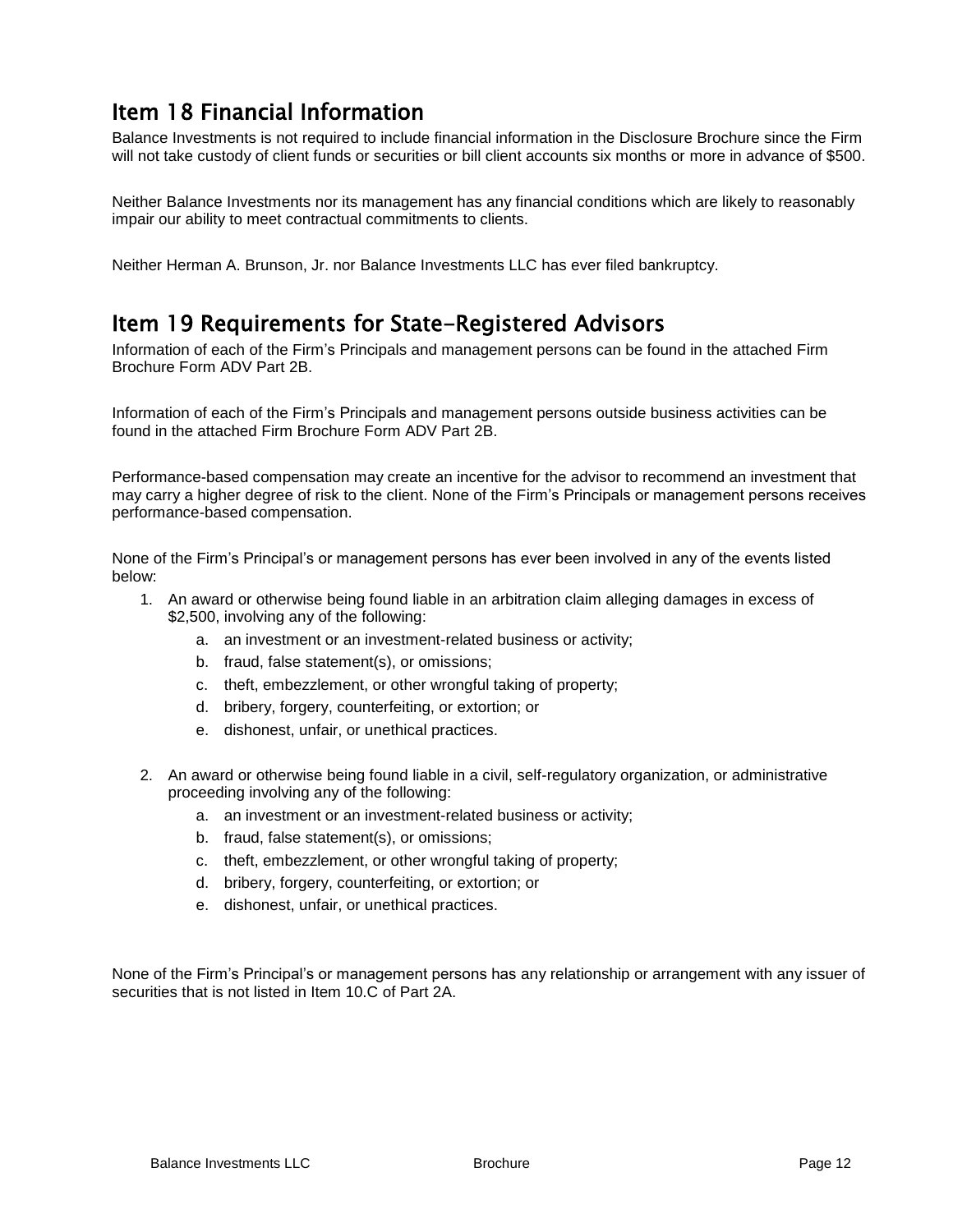# Privacy Notice

Balance Investments LLC is committed to maintaining the confidentiality, integrity and security of the personal information that is entrusted to us.

The categories of nonpublic information that we collect from you may include information about your personal finances, information about your health to the extent that it is needed for the financial planning process, information about transactions between you and third parties, and information from consumer reporting agencies, e.g., credit reports. We use this information to help you meet your personal financial goals.

With your permission, we disclose limited information to attorneys, accountants, and mortgage lenders with whom you have established a relationship. You may opt out from our sharing information with these nonaffiliated third parties by notifying us at any time by telephone, mail, fax, email, or in person. With your permission, we share a limited amount of information about you with your brokerage firm in order to execute securities transactions on your behalf.

We maintain a secure office to ensure that your information is not placed at unreasonable risk. We employ a firewall barrier, secure data encryption techniques and authentication procedures in our computer environment.

We do not provide your personal information to mailing list vendors or solicitors. We require strict confidentiality in our agreements with unaffiliated third parties that require access to your personal information, including financial service companies, consultants, and auditors. Federal and state securities regulators may review our Company records and your personal records as permitted by law.

Personally identifiable information about you will be maintained while you are a client, and for the required period thereafter that records are required to be maintained by federal and state securities laws. After that time, information may be destroyed.

We will notify you in advance if our privacy policy is expected to change. We are required by law to deliver this Privacy Notice to you annually, in writing.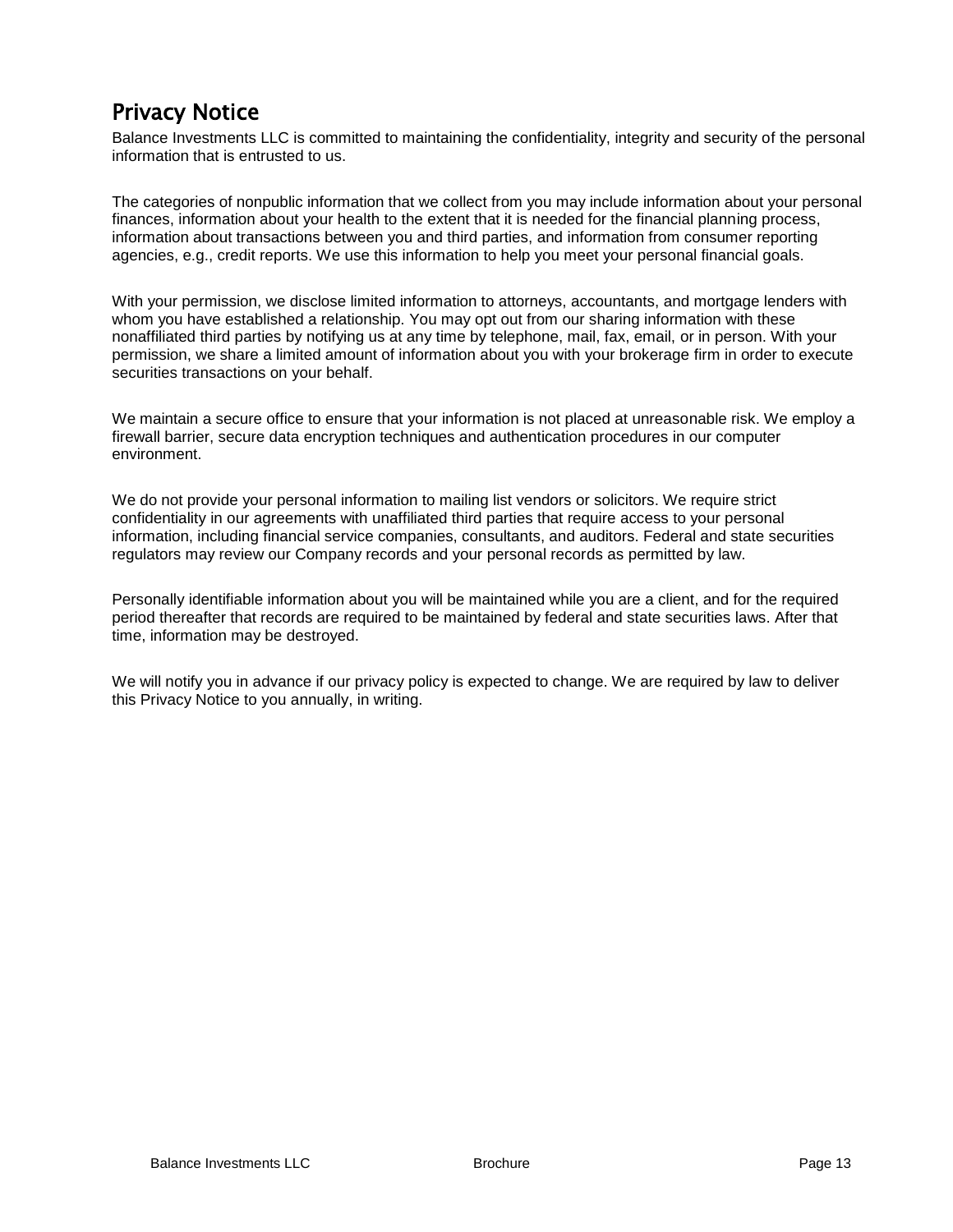## Brochure Supplement (Part 2B of Form ADV)

## Item 1 Cover Page

Herman A. Brunson, Jr., President Balance Investments LLC 123 E Morehouse Ave Mooresville, North Carolina 28117-6905 Tel: 980.949.1949 Email: herman@balance-investments.com

Dated: January 25<sup>th</sup>, 2021

This brochure supplement provides information about Herman A. Brunson, Jr. that supplements the Balance Investments LLC brochure. You should have received a copy of that brochure. Please contact Herman A. Brunson, Jr. if you did not receive Balance Investments LLC's brochure or if you have any questions about the contents of this supplement.

Additional information about Herman A. Brunson, Jr. is available on the SEC's website at www.adviserinfo.sec.gov.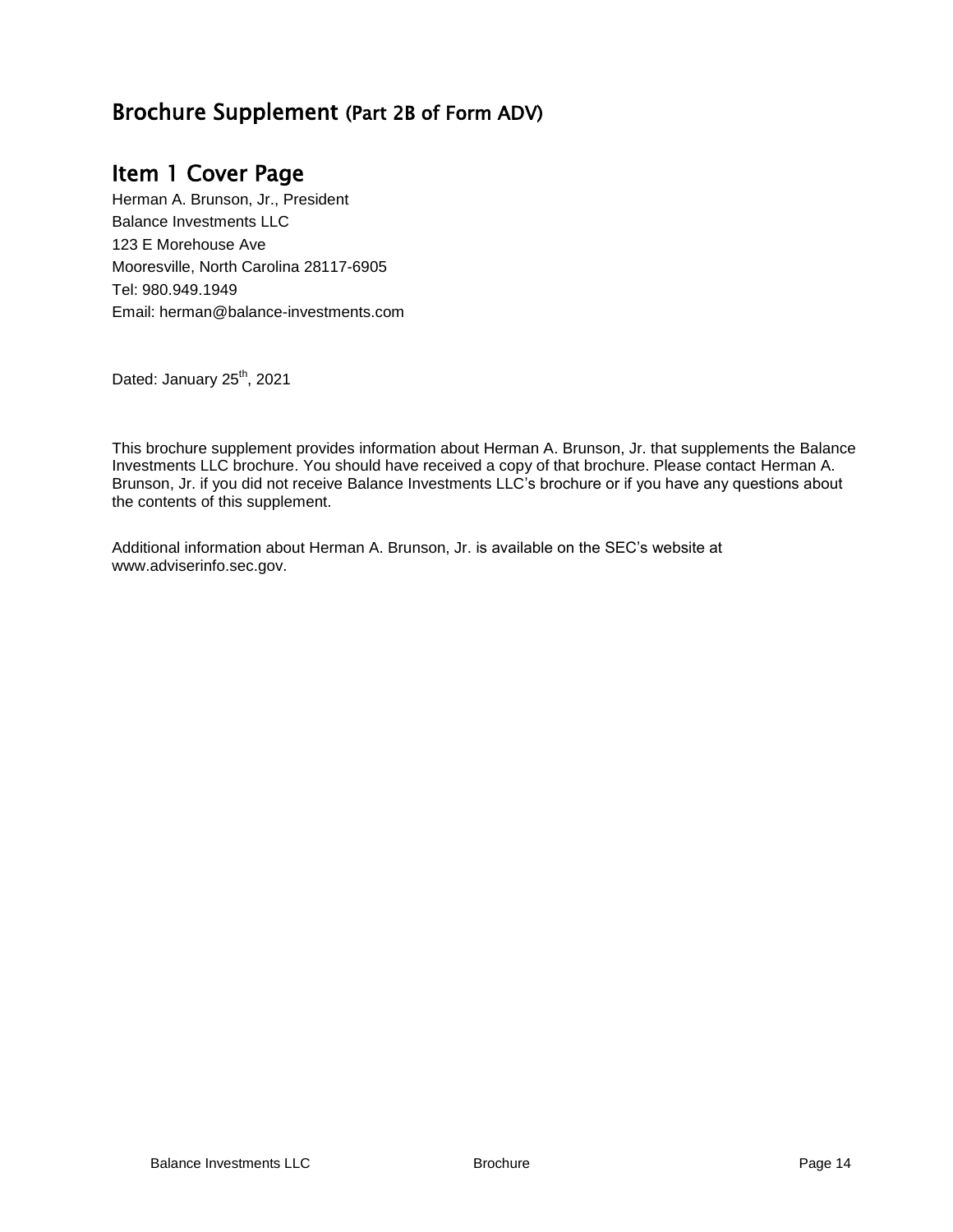# Item 2 Educational Background and Business Experience

Herman A. Brunson, Jr., President, Balance Investments LLC Year of Birth: 1974

#### **Education**

- MBA, Wake Forest University, Babcock Graduate School of Management, Winston-Salem, NC, 2003
- BS, Chemical Engineering, North Carolina Agricultural & Technical State University, Greensboro, NC, 1999

#### Business Background

- Balance Investments LLC, President, Sep 2014 to Present
- Northern Trust Securities, Inc., Officer, Sep 2011 to Sep 2014
- Edward Jones Investments, Financial Advisor, May 2009 Sep 2011
- The JAY Group, Director, Apr 2006 Mar 2009
- Sapient, Senior Analyst, Jun 2005 Apr 2006
- Concinnity, Consultant, Jan 2004 May 2005
- R. J. Reynolds Tobacco Co., Manager, Aug 1994 Jan 2004

## Item 3 Disciplinary Information

Mr. Brunson has no disciplinary disclosures related to any of the following:

- A. A criminal or civil action in a domestic, foreign or military court of competent jurisdiction in which the supervised person:
	- 1. was convicted of, or pled guilty or nolo contendere ("no contest") to (a) any felony; (b) a misdemeanor that involved investments or an investment-related business, fraud, false statements or omissions, wrongful taking of property, bribery, perjury, forgery, counterfeiting, or extortion; or (c) a conspiracy to commit any of these offenses;
	- 2. is the named subject of a pending criminal proceeding that involves an investment-related business, fraud, false statements or omissions, wrongful taking of property, bribery, perjury, forgery, counterfeiting, extortion, or a conspiracy to commit any of these offenses;
	- 3. was found to have been involved in a violation of an investment-related statute or regulation; or
	- 4. was the subject of any order, judgment, or decree permanently or temporarily enjoining, or otherwise limiting, the supervised person from engaging in any investment-related activity, or from violating any investment-related statute, rule, or order.
- B. An administrative proceeding before the SEC, any other federal regulatory agency, any state regulatory agency, or any foreign financial regulatory authority in which the supervised person
	- 1. was found to have caused an investment-related business to lose its authorization to do business; or
	- 2. was found to have been involved in a violation of an investment-related statute or regulation and was the subject of an order by the agency or authority
		- a. denying, suspending, or revoking the authorization of the supervised person to act in an investment-related business;
		- b. barring or suspending the supervised person's association with an investmentrelated business;
		- c. otherwise significantly limiting the supervised person's investment-related activities; or
		- d. imposing a civil money penalty of more than \$2,500 on the supervised person.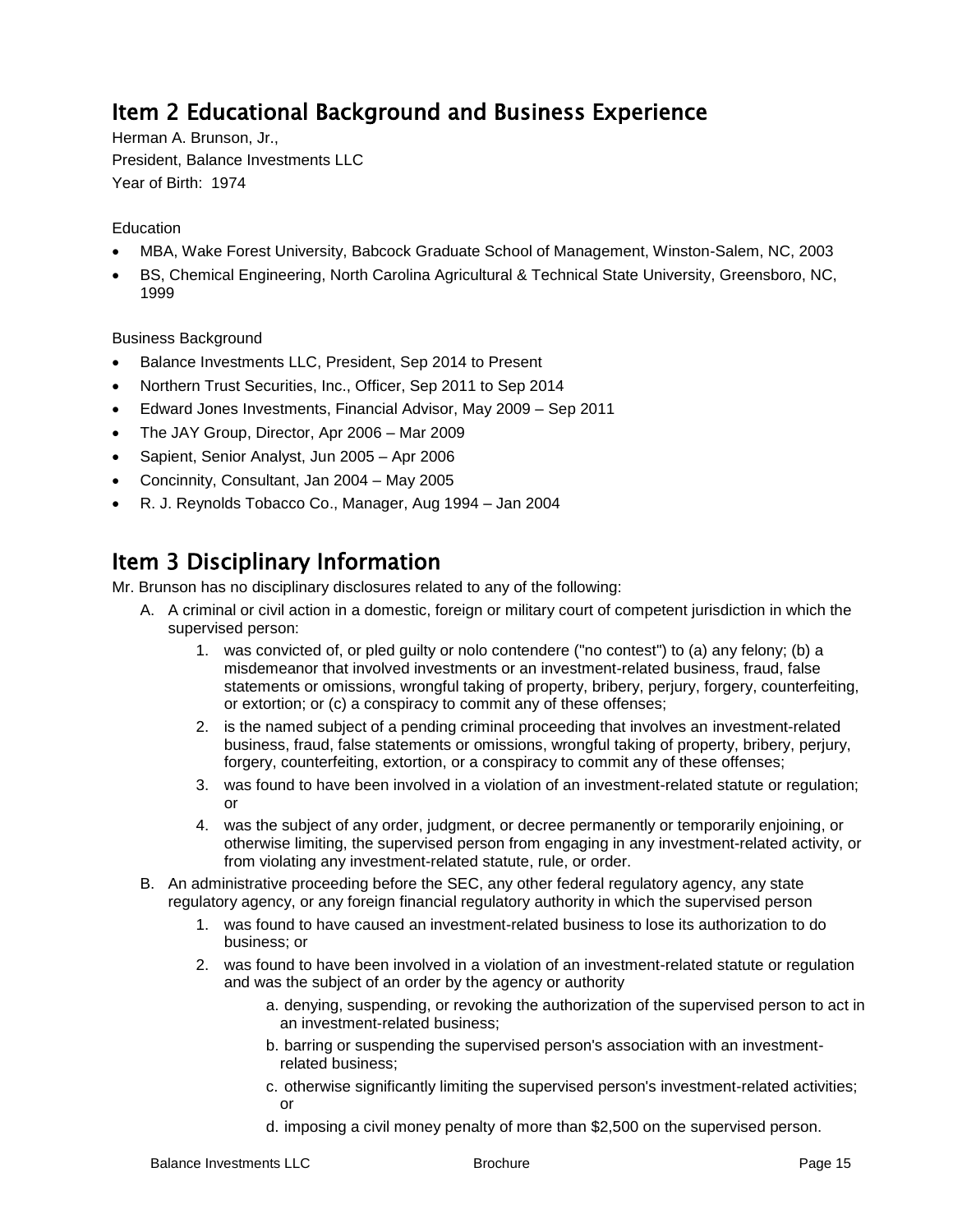- C. A self-regulatory organization (SRO) proceeding in which the supervised person
	- 1. was found to have caused an investment-related business to lose its authorization to do business; or
	- 2. was found to have been involved in a violation of the SRO 's rules and was: (i) barred or suspended from membership or from association with other members, or was expelled from membership; (ii) otherwise significantly limited from investment-related activities; or (iii) fined more than \$2,500.
- D. Any other proceeding in which a professional attainment, designation, or license of the supervised person was revoked or suspended because of a violation of rules relating to professional conduct. If the supervised person resigned (or otherwise relinquished his attainment, designation, or license) in anticipation of such a proceeding (and the adviser knows, or should have known, of such resignation or relinquishment), disclose the event.

# Item 4 Other Business Activities

Licensed Insurance Agent: Mr. Brunson is a licensed insurance agent. From time to time, he will offer clients advice or products from those activities. Clients should be aware that these services pay a commission and involve a possible conflict of interest as commissionable products can conflict with the fiduciary duties of a registered investment adviser.

Balance Investments always acts in the best interest of the client, including the sale of commissionable insurance and annuity products to advisory clients. Clients are in no way required to implement the plan through any representative of Balance Investments in their capacity as an insurance agent. Mr. Brunson spends approximately 20% of his time on these activities.

## Item 5 Additional Compensation

Mr. Brunson does not have any additional compensation requiring disclosure.

# Item 6 Supervision

Mr. Brunson serves as registered Investment Adviser Representative and Chief Compliance Officer of Balance Investments LLC. Mr. Brunson's contact information is included on the cover of this Brochure Supplement. Balance Investments has implemented a Code of Ethics and internal compliance controls that guide each employee in meeting their fiduciary obligations to clients in accordance with governing regulations.

The Firm maintains compliance policies and procedures, which are designed to prevent, detect and correct any violations of the securities regulations. Further, Balance Investments and its advisory persons are subject to regulatory oversight by various agencies, including the states of North Carolina and Illinois. These agencies require registration by Balance Investments and its advisory persons. As a registered entity, Balance Investments is subject to examinations by regulators, which may be announced or unannounced. Balance Investments and its advisory persons are required to periodically update the information provided to these agencies and to provide various reports regarding the business activities and assets of Balance Investments.

## Item 7 Requirements for State-Registered Advisors

Mr. Brunson has never been involved in any of the events listed below:

- 1. An award or otherwise being found liable in an arbitration claim alleging damages in excess of \$2,500, involving any of the following:
	- a. an investment or an investment-related business or activity;
	- b. fraud, false statement(s), or omissions;

d. bribery, forgery, counterfeiting, or extortion; or

c. theft, embezzlement, or other wrongful taking of property;